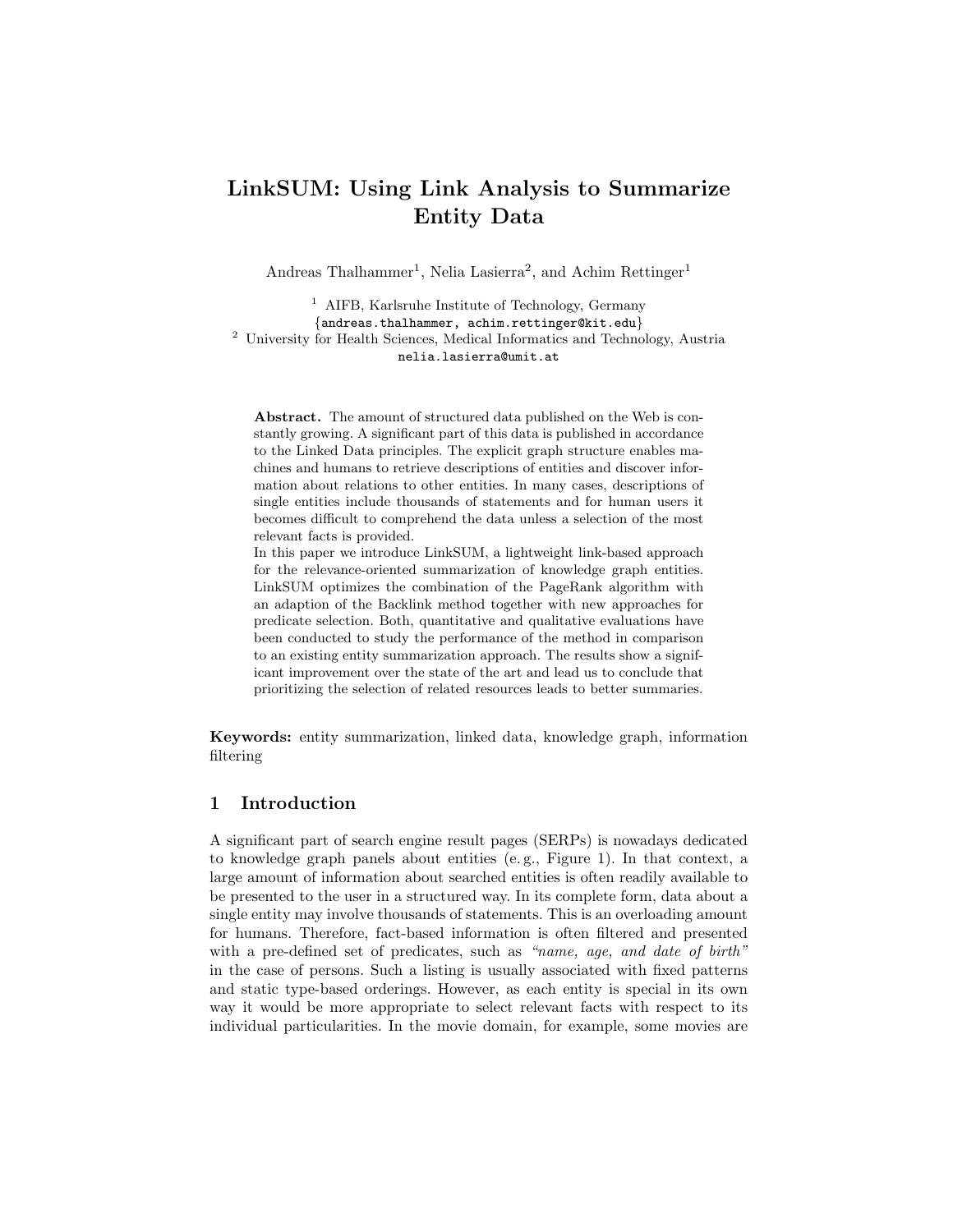<span id="page-1-0"></span>

Fig. 1: Parts of a Google Knowledge Graph summary of "Pulp Fiction".

heavily influenced by their main actor(s) (e.g., in the case of "Terminator") while others are genuine masterpieces by their directors (e.g., in the case of "Pulp Fiction"). It is the goal of entity summarization to distill such individual particularities and present them in a ranked fashion.

In the last five years, the field of entity summarization has gained particular attention by both, industry  $[1,13]$  $[1,13]$  and research  $[2,4,7,14,16,17,18,19]$  $[2,4,7,14,16,17,18,19]$  $[2,4,7,14,16,17,18,19]$  $[2,4,7,14,16,17,18,19]$  $[2,4,7,14,16,17,18,19]$  $[2,4,7,14,16,17,18,19]$  $[2,4,7,14,16,17,18,19]$  $[2,4,7,14,16,17,18,19]$ . On the one hand, the commercial approaches are very specific to their individual settings and rely on large amounts of background information. From their interfaces it is also indistinguishable, how much of the approach is automatic and which parts are manually generated or revised. As such, these approaches can neither be generally applied nor reproduced. On the other hand, the approaches from the scientific field are more generic and generally applicable. Among those, we distinguish between diversity-centered summaries [\[7](#page-17-4)[,14\]](#page-17-5) and relevance-oriented summaries [\[4,](#page-17-3)[17,](#page-17-7)[19\]](#page-17-9):

- Diversity-Centered Summaries focus more on presenting a diverse selection of predicates (i. e. the type of relation). Repetitive lists of the same type of relation (e. g., "starring Uma Thurman; starring John Travolta; starring...") are avoided in this setting. Instead, diversification of the relations aims at providing a more complete overview of an entity.
- Relevance-Oriented Summaries are more focused on the values (i. e. the connected resources). The importance of the connected resource and the relevance for the target entity is prioritized. In this setting, a complete summary could involve only one type of relation, if the respective resources are deemed more important than others with different relations.

Both methods present summaries of entities in a top- $k$  manner, i.e. the  $k$  most diverse or relevant facts.

In this paper we present LinkSUM, a new method for entity summarization that follows a relevance-oriented approach to produce generic summaries to be displayed in a SERP. LinkSUM goes beyond the state of the art by addressing the following observed limitations of previously developed methods: lack of general applicability (commercial approaches) and the inclusion of redundant information in a summary (commercial and research approaches).

To address these challenges, LinkSUM combines and optimizes techniques for resource selection with approaches for predicate selection in order to provide a generic method for entity summarization. Like other research and commercial approaches [\[1,](#page-17-0)[4](#page-17-3)[,7,](#page-17-4)[14,](#page-17-5)[19\]](#page-17-9), LinkSUM is focused on global relevance measures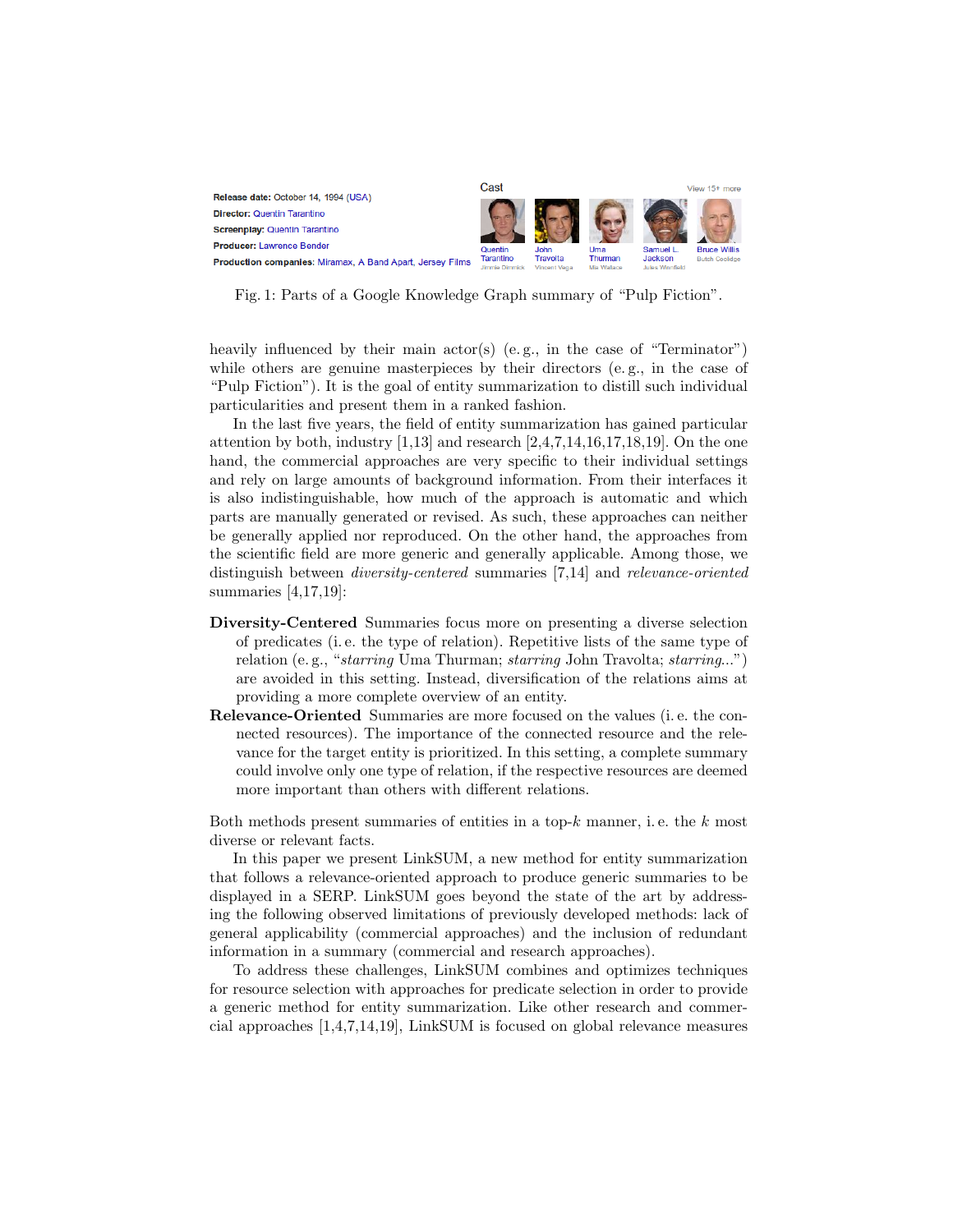and does not rely on personal or contextual factors like individual interests or temporal trends. Instead, it serves as a foundation which can be extend by such approaches. To study the performance of LinkSUM we compare it with FACES, a recent approach on entity summarization [\[7\]](#page-17-4) that has been shown to perform better than [\[4\]](#page-17-3) and [\[17\]](#page-17-7).

The contribution of this paper is twofold:

- 1. We present LinkSUM, a lightweight link-based approach for relevance-oriented entity summmarization. We investigate on different configuration parameters and evaluate them with respect to their effectiveness.
- 2. In a quantitative and qualitative evaluation setting we show that prioritizing the selection of the related resources (rather than focusing on relation selection) and omitting redundancies within the set of related resources leads to better summaries.

The remainder of the paper is organized as follows: Section [2](#page-2-0) introduces the key components of our approach. Section [3](#page-5-0) presents first the experimental setup and afterwards the results of the configuration of the approach. In Section [4](#page-8-0) we compare the approach to a diversity-centered summarization approach in a quantitative as well as qualitative evaluation setting. Section [5](#page-12-0) discusses the obtained results and Section [6](#page-13-0) provides an overview of related work. Section [7](#page-15-0) presents our conclusions and Section [8](#page-16-0) addresses open topics that will be part of our future work.

### <span id="page-2-0"></span>2 Proposed Approach

The proposed entity summarization method comprises two main stages:

Resource Selection The goal of this stage is to create a ranked list of resources that are semantically connected to the target entity. The output of this step is a set of triples, where the semantic relation is not fixed, e. g.

Pulp Fiction – ?relation  $\rightarrow$  Quentin Tarantino. One requirement for a resource to be included in the list of relevant entities is at least one existing semantic relation to the target entity.

Relation Selection This stage deals with the selection of a semantic relation that connects the resource with the target entity. This step is necessary if more than one relation exists, e. g.

Pulp Fiction – starring  $\rightarrow$  Quentin Tarantino, and Pulp Fiction – director  $\rightarrow$  Quentin Tarantino.

In the entity summarization setting the list of relevant resources is cut-off at  $k$  after resource selection. We refer to such summaries as top- $k$  summaries. In the following subsections we will explain each of the two parts. We will refer to the target entity as  $e$  (i.e. the entity that needs to be summarized).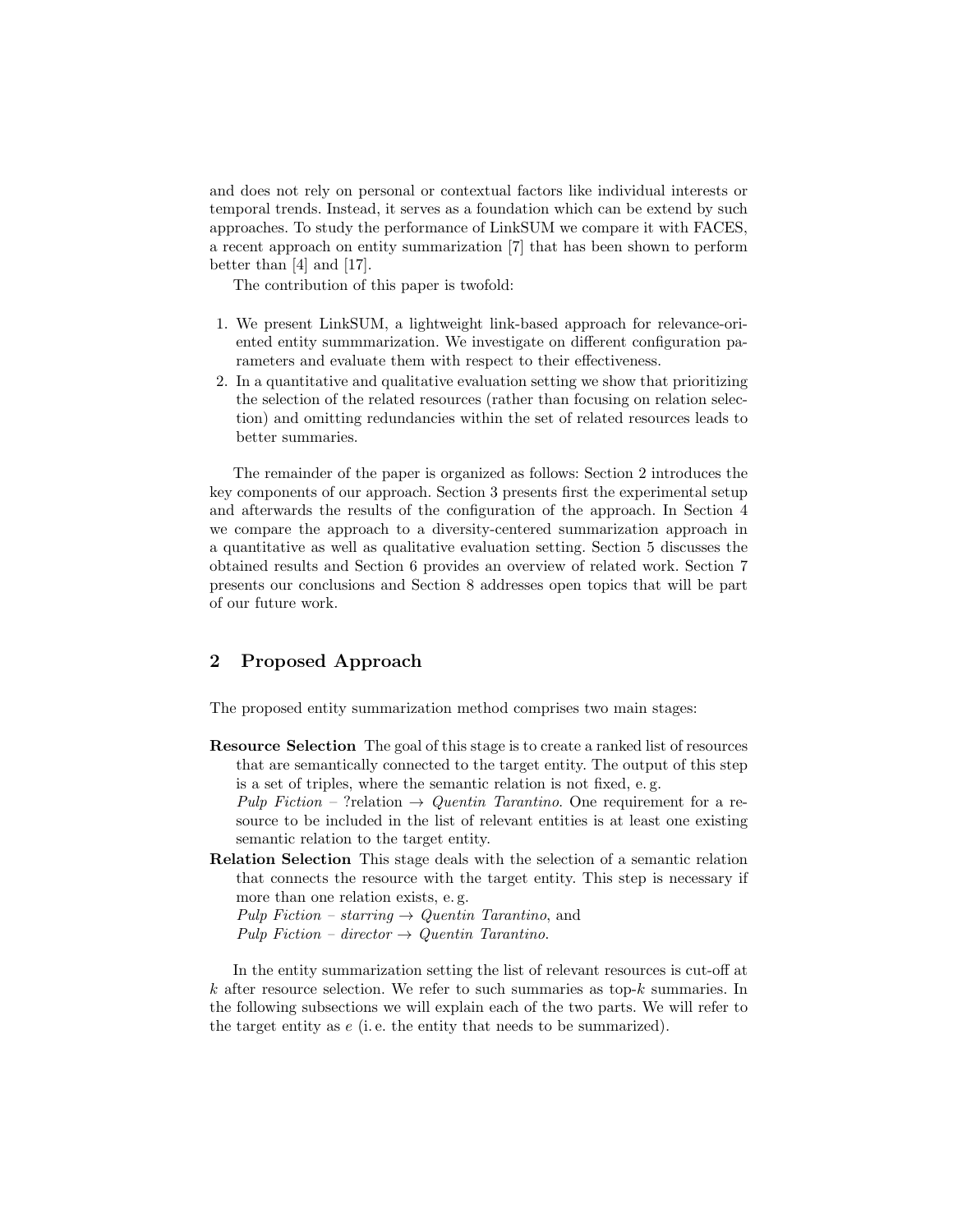<span id="page-3-0"></span>

(a) Example: Backlink between the two entities.



Pulp

Fig. 2: Web links (black, solid) and semantic relations (blue, dashed) between "Quentin Tarantino" and "Pulp Fiction".

#### 2.1 Resource Selection

For the resource selection, we combine two link-measures: one that accounts for the importance of the connected resource (PageRank [\[3\]](#page-17-10)) and one that accounts for the strength of the connection (Backlink [\[20\]](#page-17-11)). We consider links between entities as a mean for identifying and ranking relevant resources. The presented method covers scenarios, in which semantic relations are present in addition to textual descriptions that contain Web links to other resources.

Important Related Resources As a first step, we run the PageRank algorithm  $[3]$  on the set of all resources R with their individual directed links  $link(r_1, r_2)$  with  $r_1, r_2 \in R$  and their individual count of out-going links:  $c(r)$  =  $|\{r_1|link(r, r_1); r_1 \in R\}|.$ 

$$
pr(r_0) = (1 - d) + d \cdot \sum_{r_n \in \{r | link(r, r_0); \, r \in R\}} pr(r_n) / c(r_n)
$$
 (1)

The variable d is called "damping factor". Generally, it accounts for the probability of a jump in the random walk model of PageRank. Like in [\[3\]](#page-17-10), we set the damping factor to 0.85 in all our experiments. The PageRank algorithm applies the above-given formula incrementally. The number of iterations depends on the general size of the dataset as well as on the density of links. After executing the algorithm, each resource r has its own PageRank score  $pr(r)$ . The set of resources that have a semantic connection to e is defined as  $res(e) \subseteq R$ . As a matter of fact, every resource  $r \in res(e)$  can be ranked in accordance to its individual PageRank. A basic popularity-based top- $k$  summary of  $e$  can be produced with that information [\[17\]](#page-17-7).

Strongly Connected Resources PageRank focuses on the general importance of related resources. It does not provide an indication about how the two resources are important for each other. This part is addressed by the Backlink method that was first described in [\[20\]](#page-17-11). In this work, the authors analyze a variety of set-based heuristics for identifying related resources in order to feature exploratory search with Linked Data. The analyzed Backlink method performs best in terms of F-measure when the results are compared to their reference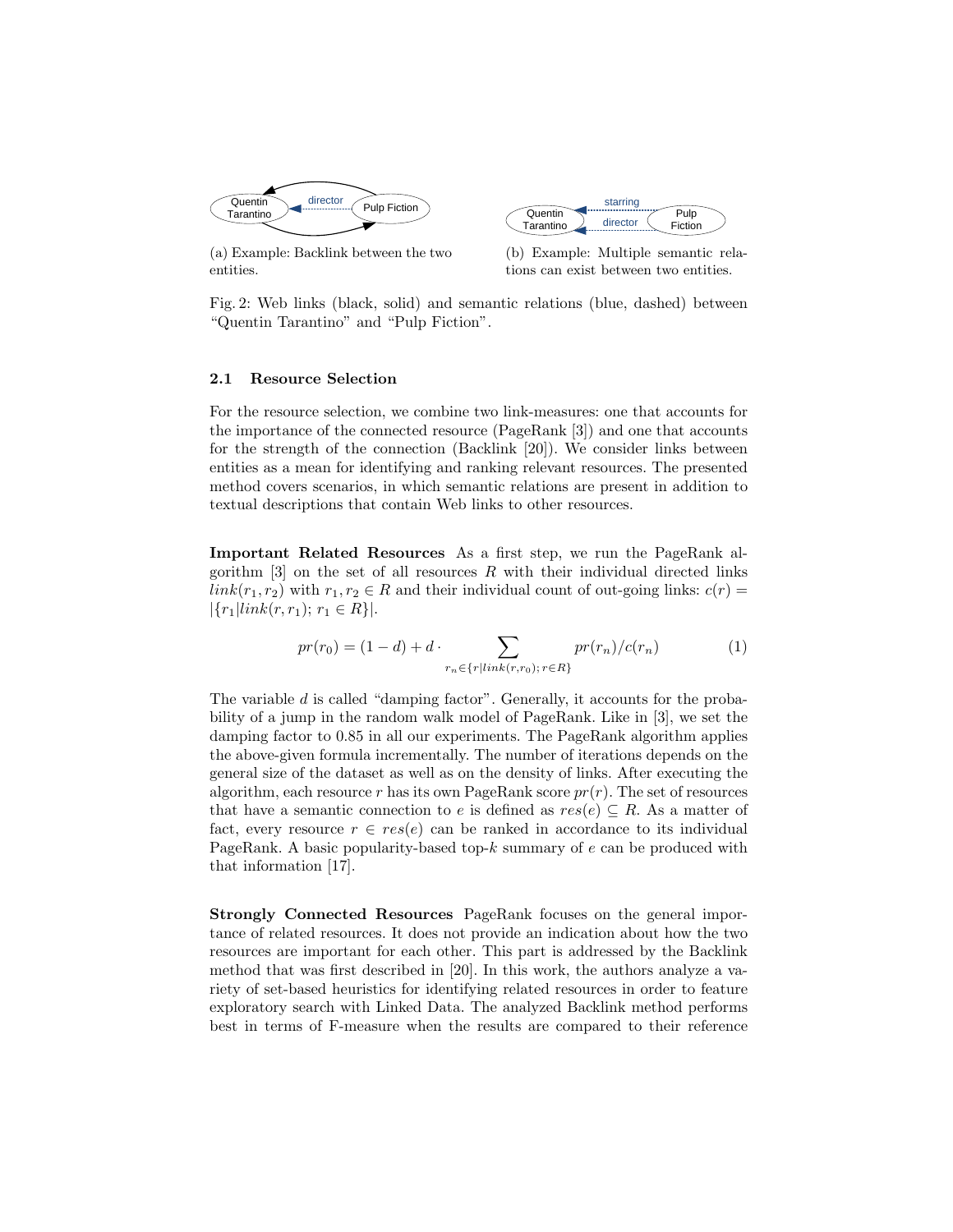dataset. In [\[20\]](#page-17-11) the method is introduced as follows:

$$
bl(e) = \{r|link(r, e) \land link(e, r), r \in R\}
$$
\n
$$
(2)
$$

For entity summarization, we adapt the Backlink method in order to ensure that a semantic relation exists between  $e$  and every  $r$ . The adapted formula is as follows:

$$
bl(e) = \{r|link(r, e) \land link(e, r) \land r \in res(e), r \in R\}
$$
\n
$$
(3)
$$

Figure [2a](#page-3-0) shows the Backlink method and the additional requirement for a semantic relation between two resources. Backlink can not be used directly for entity summarization as it returns an unranked set of related entities and the size of this set depends on the target entity.

<span id="page-4-0"></span>Combined Scores for Resource Selection In this work, an optimized combination of PageRank with Backlink is proposed. This enables us to select relevant resources with a tight connection to e. For this, we normalize the PageRank score of each entity by the maximum and linearly combine the score with the indicator function of the set  $bl(e)$ . With  $r \in res(e)$ :

$$
score(e,r) = \alpha \cdot \frac{pr(r)}{max\{pr(a) : a \in res(e)\}} + (1 - \alpha) \cdot \mathbf{1}_{bl(e)}(r) \tag{4}
$$

For a top-k summary we rank resources  $r \in res(e)$  in accordance to the defined score and cut off at  $k$ . We define a top- $k$  list of connected resources with the function  $top_k(res(e))$ . The  $\alpha$  parameter is flexible and lies in the interval  $0.5 \le \alpha \le 1$ . With  $\alpha = 0.5$ , the top positions of a summary of e first involve all resources contained in the Backlink set  $r \in bl(e)$  in the order of their PageRank scores. This listing is followed by the resources that are not in the Backlink set  $r \notin bl(e)$  but still semantically connected  $r \in res(e)$  in the order of their PageRank scores. This is also the case if  $\alpha$  is chosen in the interval  $0 < \alpha \leq 0.5$ . With  $\alpha = 1.0$ , all connected resources  $r \in res(e)$  are ordered in accordance to their PageRank scores. In this case, the Backlink set does not influence the results. In Section [3](#page-5-0) we present different configurations of LinkSUM with respect to  $\alpha$ .

#### <span id="page-4-1"></span>2.2 Relation Selection

In a knowledge graph, two resources can be linked through multiple semantic connections. We provide an example in Figure [2b](#page-3-0) which demonstrates that the entities "Pulp Fiction" and "Quentin Tarantino" are connected in multiple ways. As a matter of fact, it is very common that multiple relations between entities exist. However, in many cases, one relation is more relevant than others. In our approach, the relation selection task identifies the most prominent connection for presentation in order to avoid redundancies among the connected resources in the top- $k$  set.

In order to choose an optimal relation selection method for LinkSUM, the following factors were defined: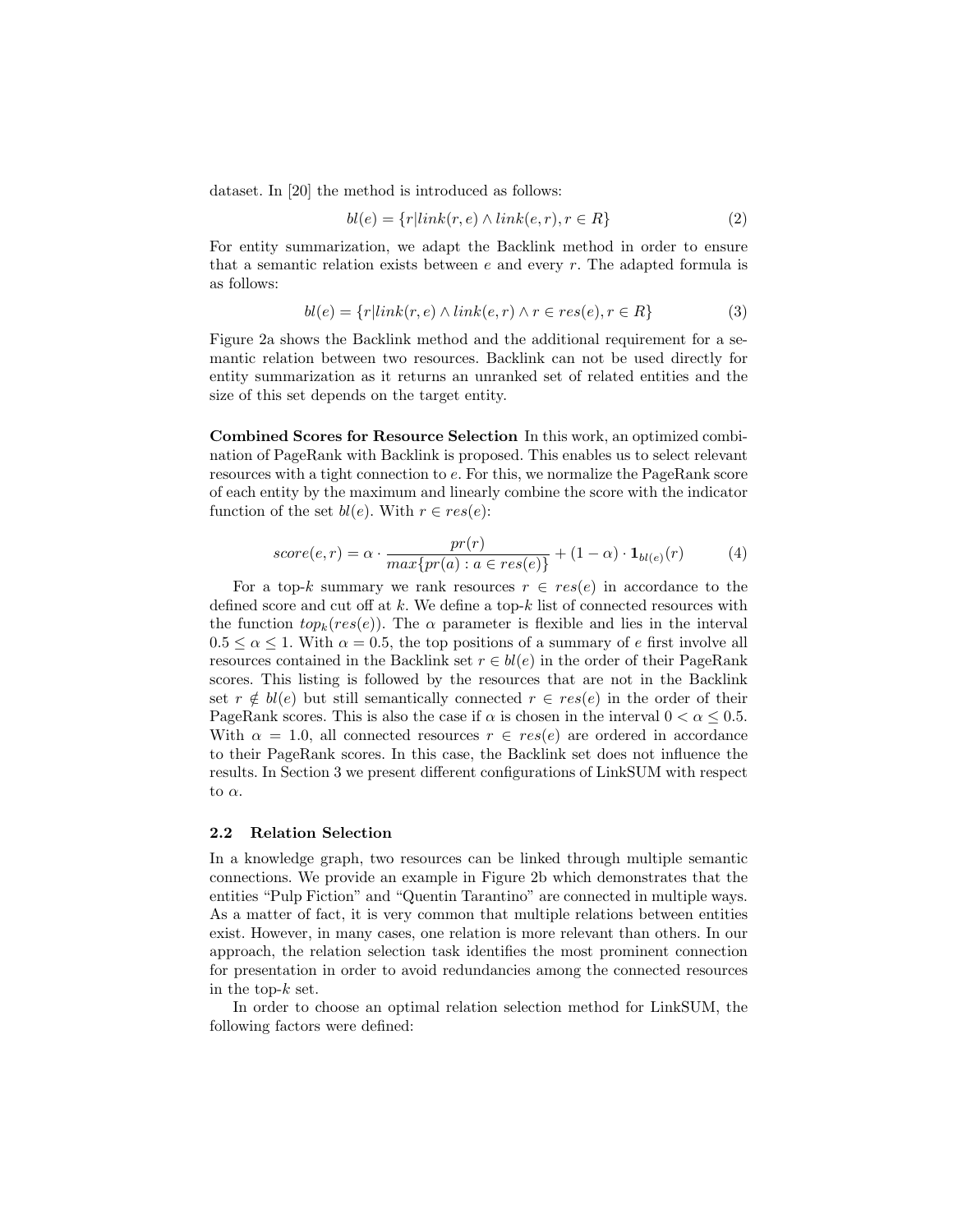- Frequency (FRQ) Ranks the candidate relations in accordance to how often a specific relation is used overall in the complete dataset. The relation that is used the most is selected as the most promising candidate.
- Exclusivity (EXC) For both entities of a relation, the relation might not be exclusive. For example a movie has commonly more than one starring actor while also an actor is usually starring in more than one movie  $(N:M)$ . This measure considers the exclusivity of a relation in context to e and  $r \in res(e)$ respectively. For both resources,  $e$  and  $r$ , we add up the number of times the relation is used with each  $(N+M)$ . We use the inverse of this number  $1/(N + M)$ , in order to get the exclusivity score (the more exclusive, the better). The upper bound of EXC is 0.5 (for a 1:1 relation).
- Description (DSC) Relations are represented by RDF predicates. Those predicates are commonly described with domains, ranges, and labels in different languages. The sum  $|labels|+|ranges|+|domains|$  forms a basic method for estimating the quality of the description of the predicate. The relation with the highest quality is chosen.

For each related resource in  $r \in top_k(res(e))$ , combinations of the abovepresented relation selection mechanisms identify the most relevant connection to e.

### <span id="page-5-0"></span>3 Configuration

As reported in [\[7\]](#page-17-4), the FACES system (to which we compare) was tuned to its best performance by setting the cut-off level of the cluster hierarchies to 3. Also LinkSUM can be configured with respect to various parameters. First, the  $\alpha$ value for resource selection is flexible in the range of 0.5 to 1 (see Section [2.1\)](#page-4-0). Second, the relation selection method can be adjusted or replaced in order to fit one or another scenario (see Section [2.2\)](#page-4-1). For finding the best configuration, we considered the following configurations:

 $\alpha$ -value We tested different settings for  $\alpha$  in the range of 0.5 to 1 with 0.1 steps. Relation Selection We tested different relation selection mechanisms. We con-

- sidered only combinations based on frequency as it has been proven as a robust popularity measure in [\[14\]](#page-17-5). The following setups were considered as promising candidates:
	- FRQ relations are selected by their frequency in the dataset.
	- FRQ\*EXC relations are chosen by the product of frequency and exclusivity.
	- FRQ\*DSC relations are selected by the product of frequency and description.
	- FRQ\*EXC\*DSC relations are chosen by the product of frequency, exclusivity, and description.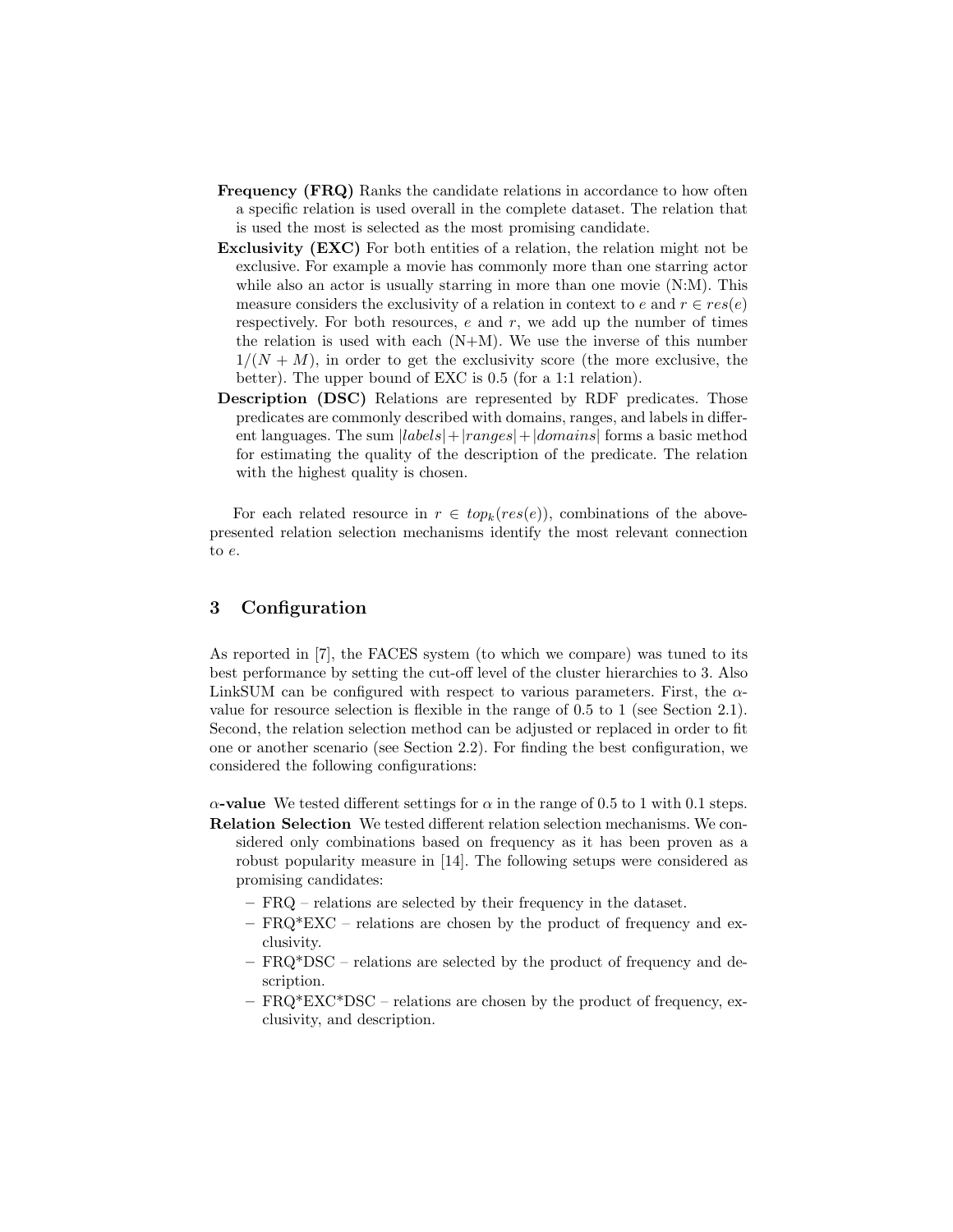As a reference dataset, we use the same as the FACES approach [\[7\]](#page-17-4).<sup>[3](#page-6-0)</sup> The dataset provided in [\[2\]](#page-17-2) would also serve as reference for evaluation. Unfortunately, we could not obtain summaries of the FACES system for the entities covered by [\[2\]](#page-17-2).

The dataset provided by FACES involves DBpedia (version 3.9) and features outgoing connections only [\[7\]](#page-17-4). Without loss of generality, we also configured LinkSUM to consider outgoing connections only. We also apply LinkSUM on DBpedia version 3.9. We computed the PageRank [\[3\]](#page-17-10) scores for each DBpedia entity. As a basis for this, we used DBpedia's Wikipedia Pagelinks dataset in English language. This dataset contains triples of the form "Wikipedia page A links to Wikipedia page B". We only use these Web links, i. e. do not make use of semantic links (e.g., dbpedia-owl:birthPlace) for the computation of PageRank. The computed PageRank scores are made available online [\[15\]](#page-17-12) in Turtle RDF format using the vRank vocabulary [\[11\]](#page-17-13). For the Backlink method, we also use the Wikipedia Pagelinks dataset.

#### <span id="page-6-1"></span>3.1 Configuration Setup

Our experimental setup involves a reference dataset as well as measures for computing the agreement and similarity. We use a similar evaluation setup as the FACES approach [\[7\]](#page-17-4) as we directly compare LinkSUM with the FACES system (see Section [4\)](#page-8-0).

Reference Dataset The dataset includes 50 DBpedia (version 3.9) entities. The dataset contains at least seven top-5 and seven top-10 reference summaries per entity that were created by 15 experts of the Semantic Web field [\[7\]](#page-17-4). For each entity, these references describe outgoing connections to other resources. The average number of these relations is 44. In addition, several relations, such as dcterms:subject and Wikipedia related links, were filtered out for creating the reference dataset as they do not contain sufficient semantic information [\[7\]](#page-17-4).

Measures For computing the agreement and for comparing the produced summaries with the reference dataset, we use the same similarity measures as in [\[4\]](#page-17-3) and [\[7\]](#page-17-4):

$$
Agreement(e) = \frac{2}{n(n-1)} \sum_{i=1}^{n} \sum_{j=i+1}^{n} |Sum_{i}^{E}(e) \cap Sum_{j}^{E}(e)|
$$
(5)

$$
Quality(Sum(e)) = \frac{1}{n} \sum_{i=1}^{n} |Sum(e) \cap Sum_i^{E}(e)|
$$
\n(6)

With  $n$  being the number of experts. The expert summaries are denoted as  $Sum<sup>E</sup><sub>i</sub>(e)$ . The agreement measure estimates the agreement of the experts

<span id="page-6-0"></span> $3$  FACES reference dataset – <http://wiki.knoesis.org/index.php/FACES>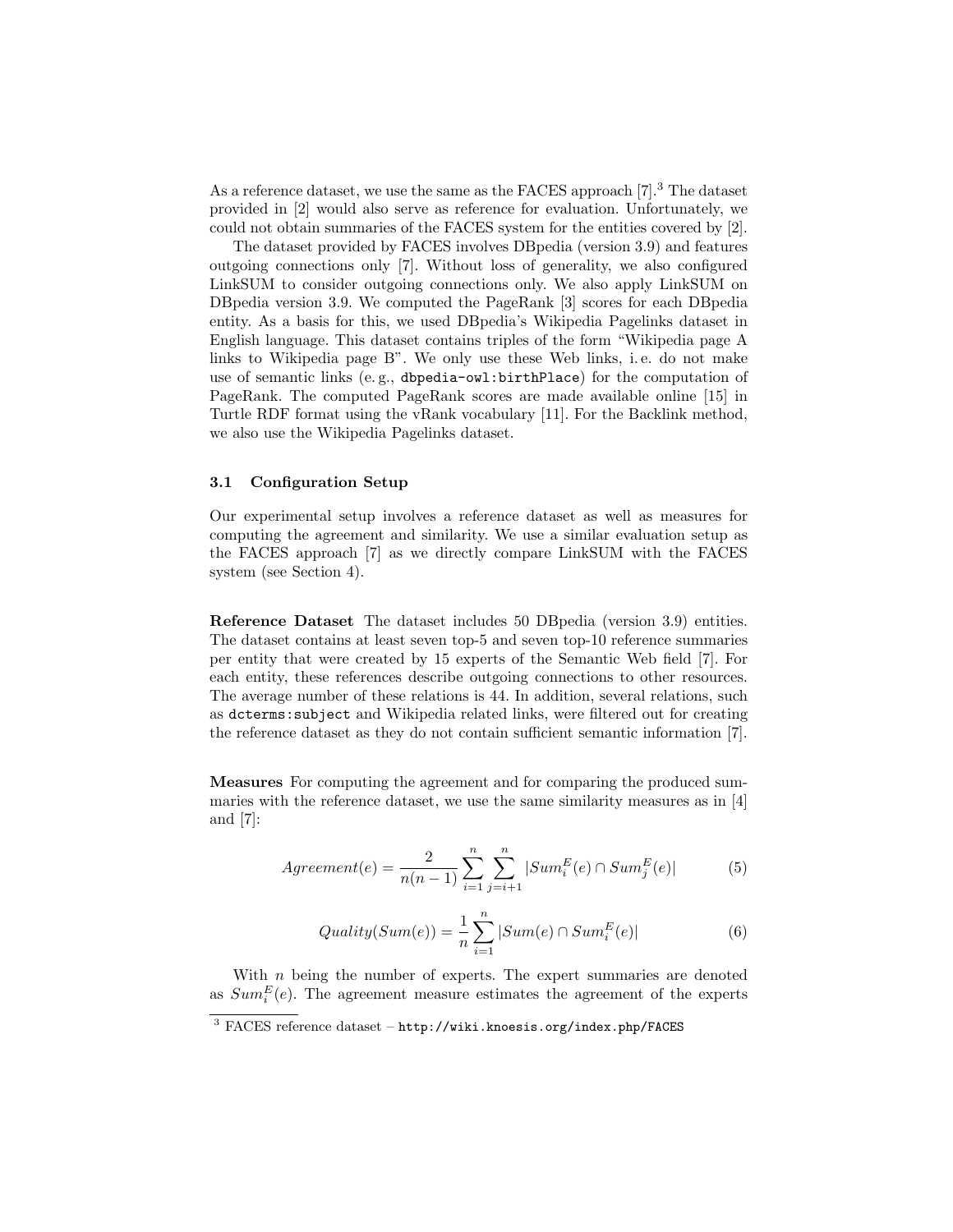<span id="page-7-1"></span>

Fig. 3: LinkSUM (SPO) average *Quality* scores with different settings for  $\alpha$  and different relations selection approaches for top-5 (left) and top-10 (right) summaries.

about a top- $k$  summary of the entity  $e$ . The *Quality* measure estimates the overlap of the produced summary  $Sum(e)$  with all expert summaries. Both values are computed for all entities in the reference dataset and afterwards averaged.<sup>[4](#page-7-0)</sup> The upper and lower bounds for both measures are  $0 \leq A$ greement(e)  $\leq k$ and  $0 \leq$  Quality( $Sum(e)$ )  $\leq k$  in the top-k setting. When we reproduced the setting of [\[7\]](#page-17-4), we found that our results did not match the provided values: the Quality values of FACES were lower than the provided ones. In order to reproduce the reported values for the FACES system in [\[7\]](#page-17-4), we found out that only the last part of the URI was used for matching automatically generated summaries with expert summaries for all tested systems. Unfortunately, this setting matches DBpedia predicates with different namespaces (i. e. dbpprop and dbpedia-owl) in an arbitrary way. As an example, on the one hand, dbpprop:party and dbpedia-owl:party are matched while, on the other hand, dbpprop:placeOfBirth and dbpedia-owl:birthPlace remain unmatched because the last parts of the URI are syntactically not the same. As a consequence, we decided not to adopt this basic ontology alignment approach and applied two measures instead:

- Subject–Object (SO): This measure treats a summary as a set of tuples containing only subjects and objects while ignoring the predicate. The full URIs of the subject and the object are used respectively. As a matter of fact, the relation selection method has no impact on this measure.
- Subject–Predicate–Object (SPO): This measure treats summaries as sets of triples. For representing a triple we use the full URI of each, subject, predicate and object. This measure also estimates the performance of the relation selection approach.

<span id="page-7-0"></span> $4 k$  is fixed to the same value for all summaries, expert and automatically generated ones, before applying the measures.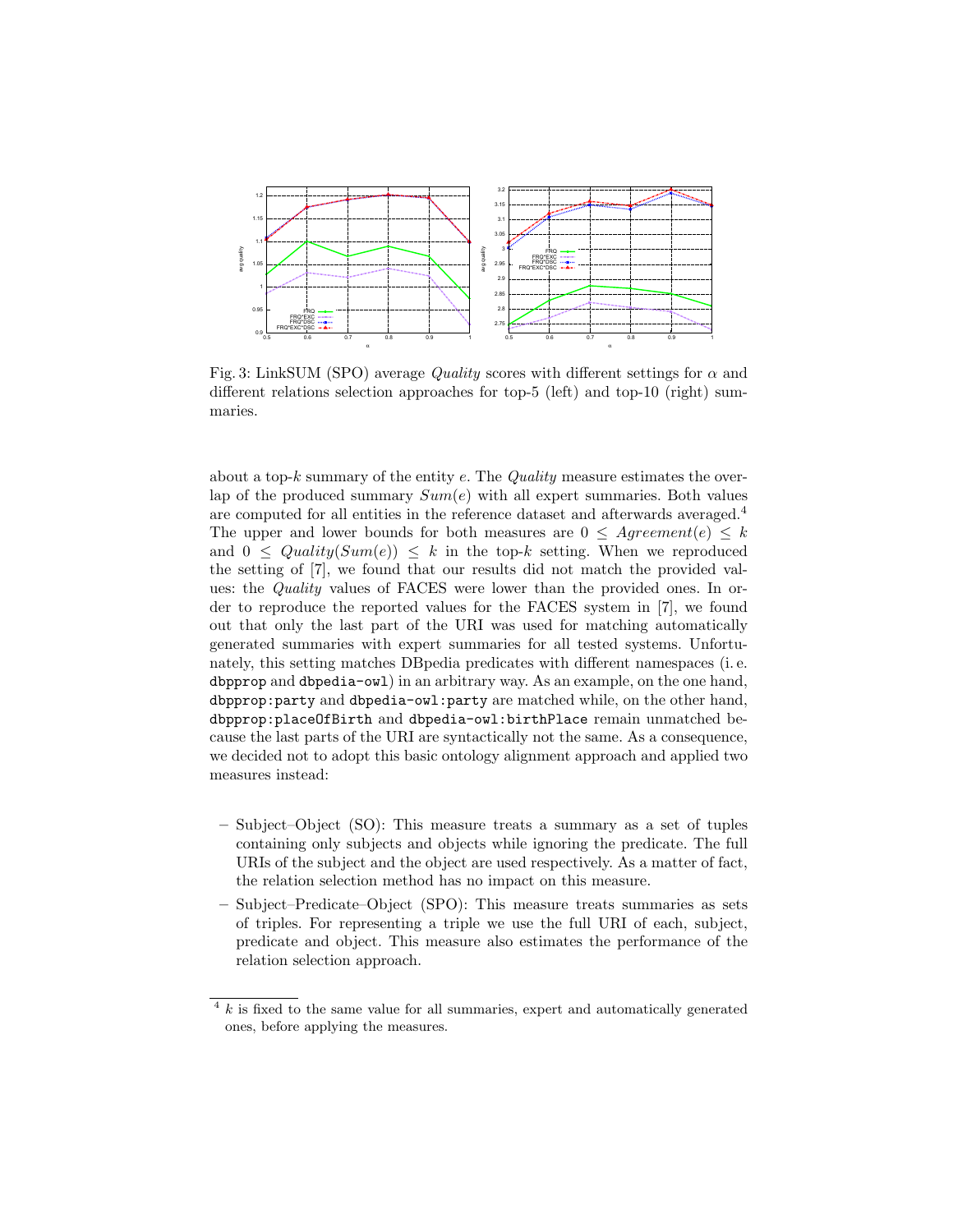Table 1: Agreement among the experts.

<span id="page-8-1"></span>

| $top-5/2.14$   | 1.64 |
|----------------|------|
| $ top-10 5.14$ | 3.92 |

#### <span id="page-8-2"></span>3.2 Configuration Results

In [\[7\]](#page-17-4), the reported agreement among the experts is 1.92 for top-5 and 4.64 for top-10 respectively. Those values were computed with the aforementioned basic ontology alignment approach. We recomputed the values for SO and SPO respectively. The results are displayed in Table [1.](#page-8-1) The agreement among the experts is not particularly high. According to [\[7\]](#page-17-4), this can be explained by the high number of facts that were presented to the experts for each entity (in average 44 facts per entity). Although - technically - the average agreement is not an upper bound for the performances of the tested systems, the values can serve as reference points.

In the SO setting, the best achieved scores of LinkSUM are 1.89 (top-5,  $\alpha = 0.8$ ) and 4.82 (top-10,  $\alpha = 0.9$ ) respectively. The results of the SPO settings are shown in Figure [3.](#page-7-1) The FRQ measure provides a good baseline for both, top-5 and top-10. While the combination of FRQ with DSC improves the Quality in both settings, the combination with EXC damps the impact of FRQ. In the top-10 setting, the combination of the three measures (FRQ\*EXC\*DSC) provides best values. In the top-5 settings, FRQ\*DSC and FRQ\*EXC\*DSC provide equally good results. In general, the values for  $\alpha$  are best at 0.8 for top-5 and 0.9 for top-10. The impact of the Backlink method on the rankings ( $\alpha$  < 1.0) in comparison to PageRank-only ( $\alpha = 1.0$ ) is evident. In addition it is noticeable that strictly prioritizing all results of the Backlink method (ranked in accordance to their respective PageRank scores) does also not yield best results ( $\alpha = 0.5$ ). The full blend between importance and strong connectivity produces the best outcomes.

Summarizing, the following configurations performed best for top-5 and top-10 summaries respectively:

config-1 (top-5):  $\alpha = 0.8$ , FRQ\*EXC\*DSC config-2 (top-10):  $\alpha = 0.9$ , FRQ\*EXC\*DSC

#### <span id="page-8-0"></span>4 Evaluation

In our evaluation setting, we compare LinkSUM with the FACES entity summarization system [\[7\]](#page-17-4). FACES focuses on the diversification of the relation types (i. e. no semantically similar predicates should be occur in the result summary). The system has two stages: partitioning the feature set and ranking the features. The main idea is to partition the semantic links of an entity into semantically diverse clusters of predicates. For resource selection, the approach uses a tf-idfrelated popularity measure for the object. In contrast, in our approach we follow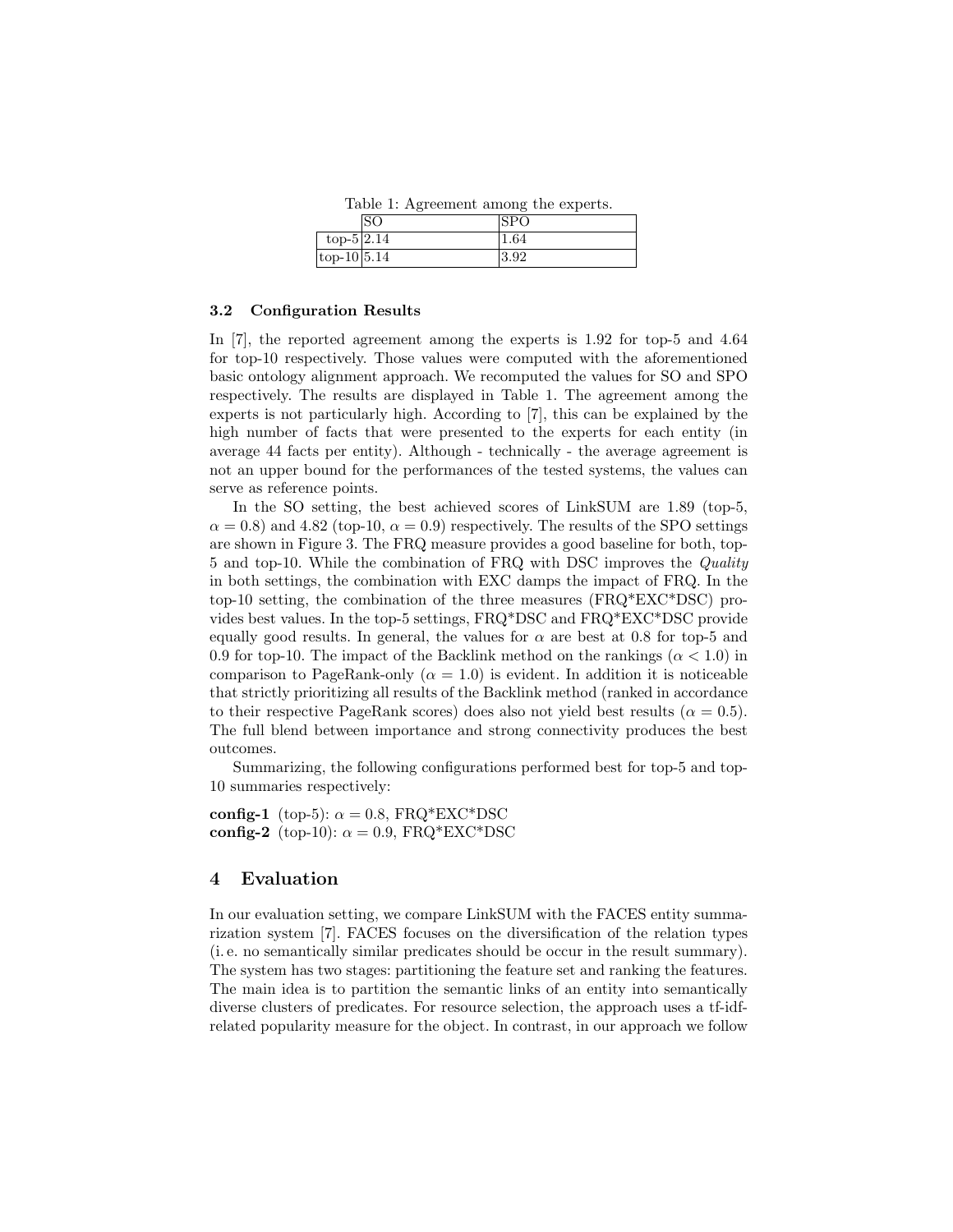the objective to identify the most relevant object first and then select the predicate. In their evaluation, the authors demonstrate that their system provides better results than [\[4\]](#page-17-3) and [\[17\]](#page-17-7). For 50 DBpedia entities, the authors published the results of FACES for top-5 and top-10 summaries (along with the reference dataset described in Section [3.1\)](#page-6-1).<sup>[5](#page-9-0)</sup> The used DB pedia version is 3.9.

We compare LinkSUM and FACES in two evaluation settings, a quantitative and a qualitative one. In the following we will first describe the experimental setup and the obtained results afterwards.

### 4.1 Evaluation Setup

Quantitative Analysis For evaluating the two methods quantitatively, we chose the same setup as described in Section [3.1,](#page-6-1) i. e. the same reference dataset and the same evaluation measures that were used for the evaluation of the FACES system [\[7\]](#page-17-4). For comparison, we use the average *Quality* of each method. In addition, in order to prevent influence of strong outliers, we use the *Qual*ity value of each of the 50 entities per system for computing significance. As a significance test, we use the Wilcoxon Signed-Rank Test with two tails as recommended in [\[5\]](#page-17-14). We compare the best configurations of LinkSUM for top-5 and top-10 respectively (see Section [3.2\)](#page-8-2) with the published results of FACES.

Qualitative Analysis For the qualitative evaluation we sent a call for participation to more than 60 people and asked them to compare summaries of different entities. In this setup, we evaluated the top-10 setting with LinkSUM@config-2 (which turned out to perform best for the top-10 setting in the configuration, see Section [3.2\)](#page-8-2). We chose a set of ten entities out of the 50 provided summaries of FACES with respect to their types. The types of the selected entities involve the following classes: person, country, football club, TV series, movie, and company. The selection between the entities of a specific type was random.

For each entity, we displayed the summaries of the two systems next to each other (see Figure [4\)](#page-10-0) without giving indications about which system produced the summaries. The summaries produced by LinkSUM were displayed on the left side in 50% of the cases with random choice. Below each summary, we provided a radio button for the users to choose their preferred summary. Every user had one vote either for LinkSUM or FACES. We used two 5-point Likert scale questions in order to enable participants to provide information about their previous knowledge about the entity and the confidence with their choice:

- $-$  "I know a lot about this entity" [Strongly agree; Agree; Neither agree, nor disagree; Disagree; Strongly disagree]
- $-$  "I am sure that I prefer the chosen summary over the other" [Very confident; Confident; Neutral; Not very confident; Not at all confident]

<span id="page-9-0"></span> $^5$  FACES summaries –  ${\tt http://withi.knoesis.org/index.php/FACES}$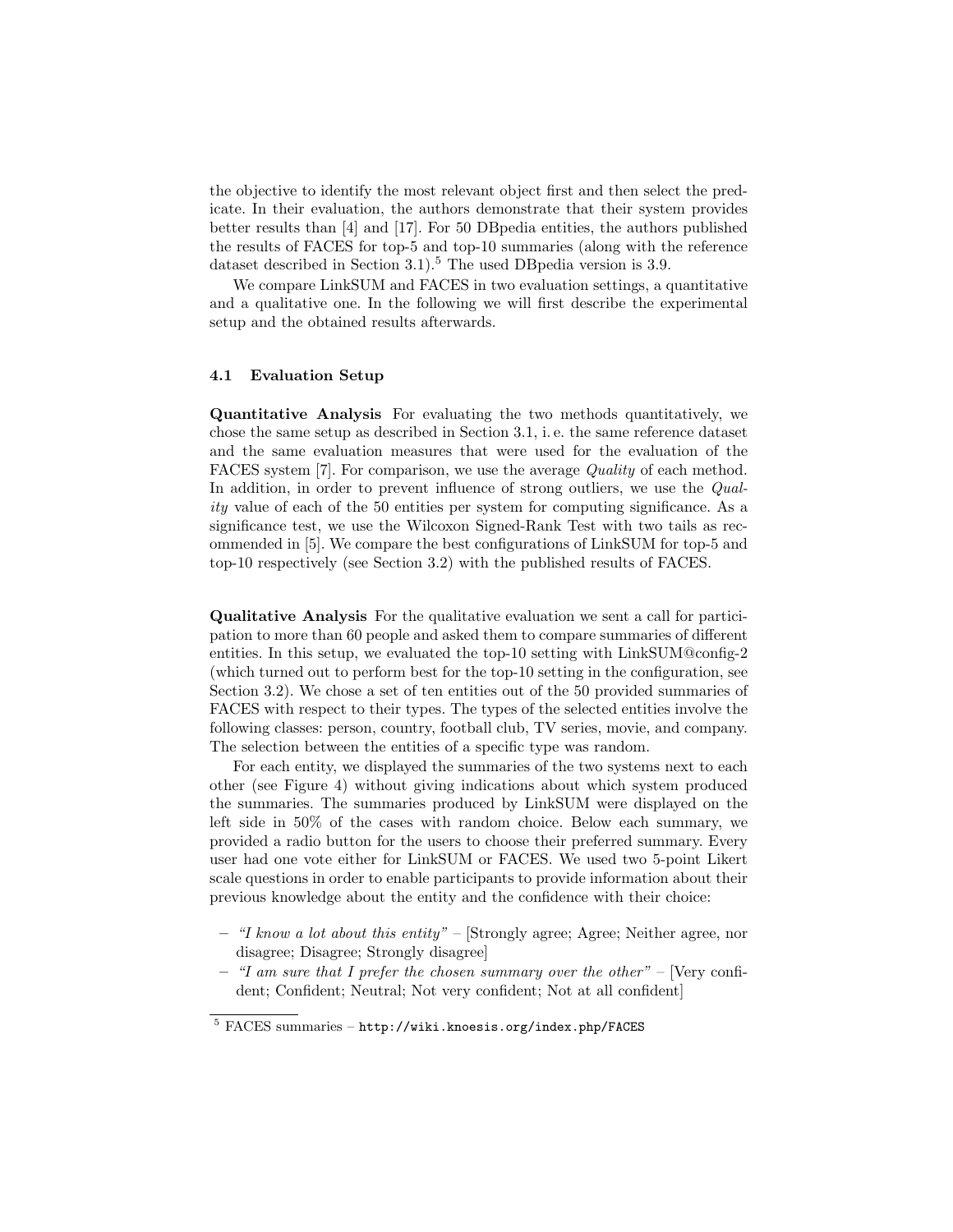### <span id="page-10-0"></span>**The Cosby Show**

#### I know a lot about this entity:

| language               | English language                                                                                   | network                     | NBC                                  |  |
|------------------------|----------------------------------------------------------------------------------------------------|-----------------------------|--------------------------------------|--|
| network                | $_{\rm NBC}$                                                                                       | language                    | <b>English language</b>              |  |
| genre                  | <b>Sitcom</b>                                                                                      | opening theme               | <b>Bobby McFerrin</b>                |  |
| camera                 | Multiple-camera setup                                                                              | composer                    | <b>Bill Cosby</b>                    |  |
| starring               | <b>Bill Cosby</b>                                                                                  | executive producer          | <b>Tom Werner</b>                    |  |
| opening theme          | <b>Bobby McFerrin</b>                                                                              |                             | <b>Paramount Domestic Television</b> |  |
| related                | A Different World                                                                                  | genre                       | <b>Sitcom</b>                        |  |
| executive producer     | <b>Tom Werner</b>                                                                                  | creator                     | <b>Bill Cosby</b>                    |  |
| starring               | Malcolm-Jamal Warner                                                                               | company                     | <b>Viacom Productions</b>            |  |
| starring               | Lisa Bonet                                                                                         | format<br>480i<br>$>>$ $<<$ |                                      |  |
|                        | $>>$ $<<$                                                                                          |                             |                                      |  |
| $\circ$ Very confident | I am sure that I prefer the chosen summary over the other:<br>$\circ$ Confident<br>$\circ$ Neutral | $\circ$ Not very confident  | $\circ$ Not at all confident         |  |

Please provide reasons why you prefer the chosen summary over the other (optional):

 $-$  reason 1<br> $-$  reason 2

Fig. 4: Excerpt of the interface for qualitative evaluation for the entity "The Cosby Show". The users could choose whether they prefer the summary of LinkSUM (left) or FACES (right) in a SERP setting.

Besides we provided an optional field where comments about their choice could be given. We included the following introductory text in order to instruct the users on how to proceed with the evaluation:

"You have been searching on a Web search engine for an entity. The search engine result page (SERP) is displayed with a picture of the entity, a short textual description, and a box with facts about the entity. For the following ten entities, it is your task to decide which fact box you would like to see in a SERP."

In addition, we asked the participants to assume that all displayed data is correct. This was to avoid influence of data quality on the results. Finally, for statistical classification, we requested the participants to provide the following information: gender, age, whether or not the participants had a background in computer science, and the time taken for evaluation.

#### 4.2 Evaluation Results

In the following, we present the outcomes of both evaluation settings.

Quantitative Analysis In Table [2,](#page-11-0) we present the overall *Quality* results of the quantitative evaluation. In average, both configurations of LinkSUM achieve better results than FACES in the described settings (top-5/top-10, SO/SPO). LinkSUM@config-2 performs significantly better than FACES in all settings ( $p <$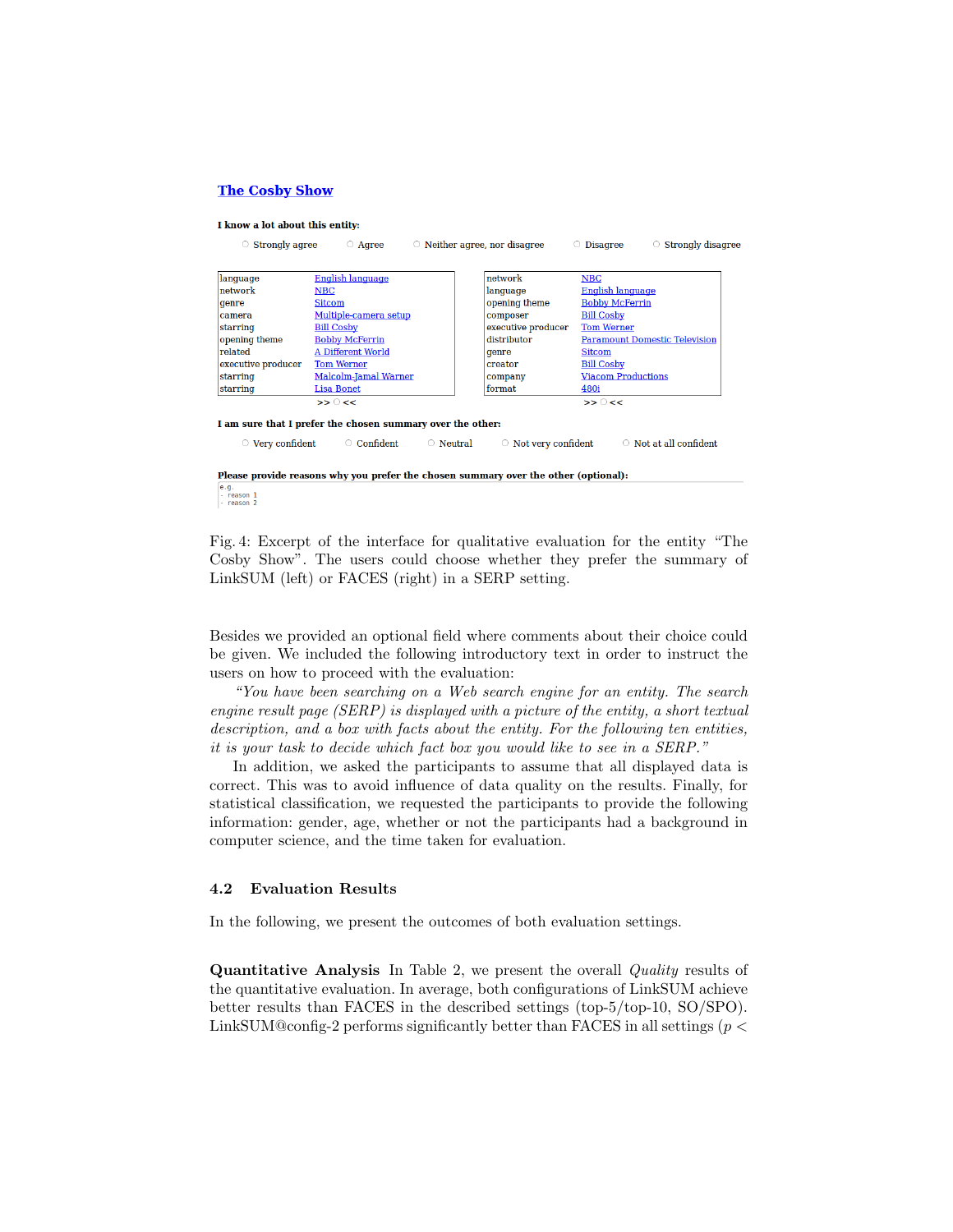<span id="page-11-0"></span>Table 2: Overall Quality results of the quantitative evaluation and their respective standard deviation (SD). Best results are bold.† compared to the best, difference is significant  $(p < 0.05)$ ;  $\ddagger$  compared with each of the other two settings, difference is significant  $(p < 0.05)$ .

|                                                                                         |  | SO (top-5) $ $ SPO (top-5) $ $ SO (top-10) $ $ SPO (top-10)                                                        |
|-----------------------------------------------------------------------------------------|--|--------------------------------------------------------------------------------------------------------------------|
| $ \text{LinkSUM@config-1} $ 1.89 (sp 0.55) 1.20 (sp 0.57) 4.78 (sp 1.05) 3.15 (sp 0.89) |  |                                                                                                                    |
| $ \text{LinkSUM@config-2} $ 1.84 (SD 0.60) 1.20 (SD 0.60) 4.82 (SD 1.06) 3.20 (SD 0.87) |  |                                                                                                                    |
| <b>FACES</b>                                                                            |  | $ 1.66^{\ddagger}$ (SD 0.57) $ 0.93^{\ddagger}$ (SD 0.54) $ 4.33^{\ddagger}$ (SD 1.01) $ 2.92^{\dagger}$ (SD 0.94) |

0.05). LinkSUM@config-1 is significantly  $(p < 0.05)$  better than FACES in three of four settings while the level of significance is not fully reached at SPO, top-10.

Qualitative Analysis From the invited people, a total of 20 participated in the qualitative analysis. 75% of the participants were between 25 and 35, and 25% were between 35 and 45 years old. 75% were male and 25% were female. 95% of the participants had a computer science background. The average time taken for the evaluation was 11 minutes and 27 seconds. In total, 13 participants used the option to comment about their choice. With respect to these characteristics, we did not find any significant difference within the distribution of the votes. The distribution of the votes is visualized in Figure [5.](#page-12-1) 73% of all votes were given to LinkSUM, 27% of the votes were received by FACES. Out of ten entities, LinkSUM system was clearly chosen with more than 15 votes in the case of five entities. For another 2 entities, the LinkSUM system was chosen with votes in the interval 13 to 14. The votes for the remaining three entities were distributed in the interval of 9 to 11 for both systems. Both systems each received in total ten low-confidence votes ("Not very confident" or "Not at all confident"). This means that 10 out of 146 votes in the case of LinkSUM, and 10 out of 54 votes in the case of FACES were low-confidence votes. With respect to the total number of votes for each system, this means a disproportionate low number of lowconfidence votes for LinkSUM. The amount of knowledge of the participants did not influence the preference for either system: the values for high or low knowledge were both in line with the total distribution of the votes.

Another interesting part of the results of the evaluation are the comments of the participants. We group the comments into two categories depending on hints about the decision-making process of the participants. In many cases, the participants gave reason why they selected a summary and/or why they rejected the other. The most-provided reasons for selection/rejection were as follows:

- Selection the presented resources are relevant for the entity (e. g., "I like to see Turing machine mentioned for Alan Turing").
- Rejection redundancy (e. g., "The same thing twice once with prize and once with award"), the presented resources do not characterize the entity (e.g., "I do not care about technical aspects such as format").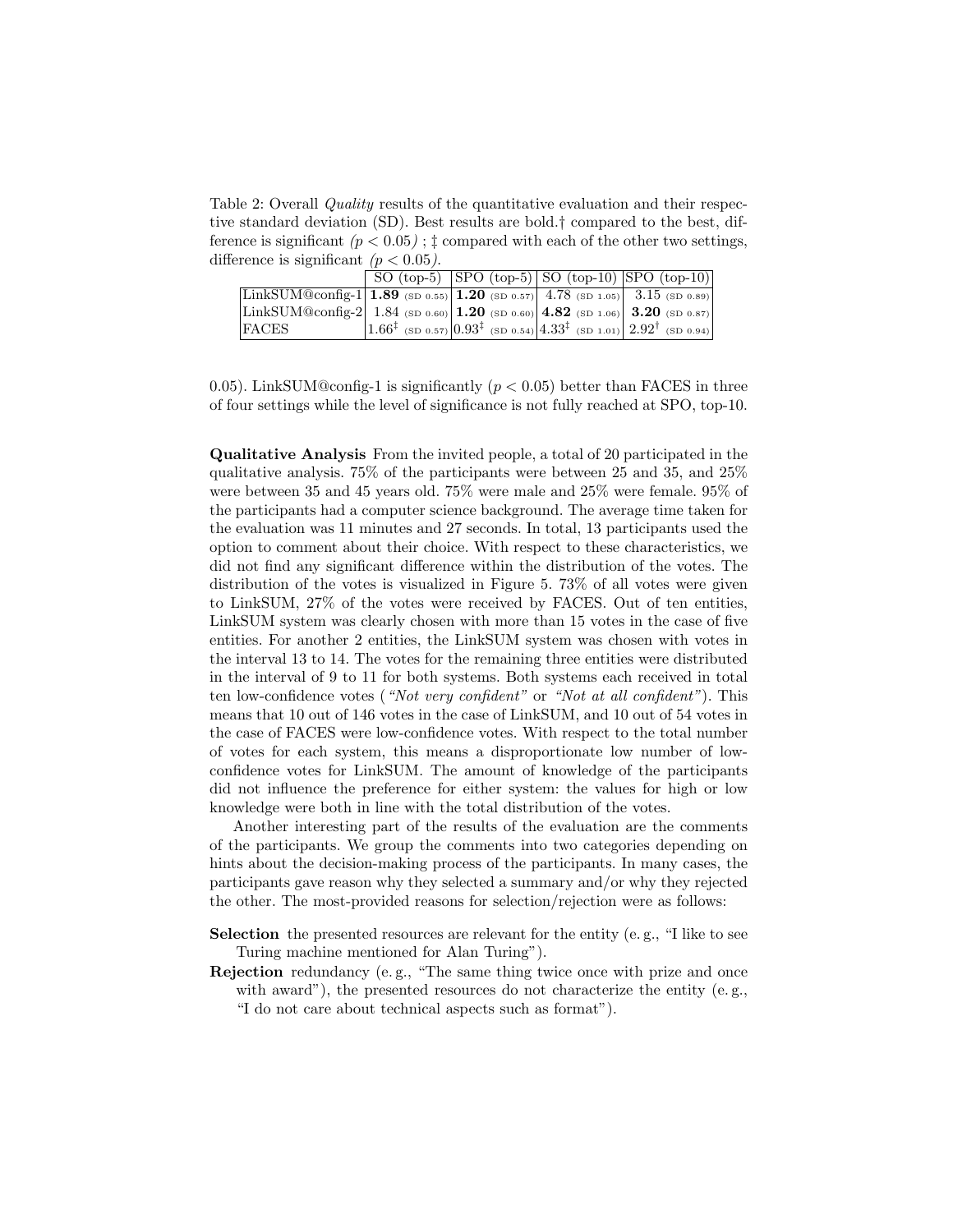<span id="page-12-1"></span>

Fig. 5: Results of the qualitative evaluation. The x-axis denotes the respective entities and the y-axis accounts for the number of user votes per system.

### <span id="page-12-0"></span>5 Discussion

To select the most relevant facts that characterize an entity is, in many cases, a subjective task. Thus, to produce a generic summary not tailored to any specific background or context the user might have is a challenging task that involves the identification of facts that are deemed important by the majority of the users. In order to address this challenge, the LinkSUM method combines and optimizes methods that enable to select relevant facts about entities and at the same time reduce the amount of redundant information. In our experiments and evaluation we assessed and analyzed the efficiency of the mentioned aspects of the LinkSUM method. In a quantitative as well as qualitative setting we compared LinkSUM to the FACES system. In both setups, we demonstrated that LinkSUM exhibits significantly better results than FACES. The comments of the participants of our qualitative experiment suggest that the relevance of the related resources should be of importance and at the same time characterize an entity. We cover this by the combination of PageRank with Backlink. Our experiments with the SO-measure demonstrate that the produced Quality values are close to the agreement of the expert summaries (cf. Table [1\)](#page-8-1).

We have tested four different methods for relation selection. The combination of the frequency of the relation, its exclusivity, and the its description has been shown to perform best in the top-10 setting, while in the top-5 setting the exclusivity score did neither contribute positively, nor negatively in that setup. The introduced measures should be considered as baselines for future evaluation settings in context to the relation selection step.

With regard to the qualitative evaluation, in the cases of the entities "Manchester City F.C.", "Albert Einstein", and "Lexus" we could not find any clear majority for either of the two systems. In the case of "Lexus" the set of presented facts has a very high overlap between the systems (with different ordering). In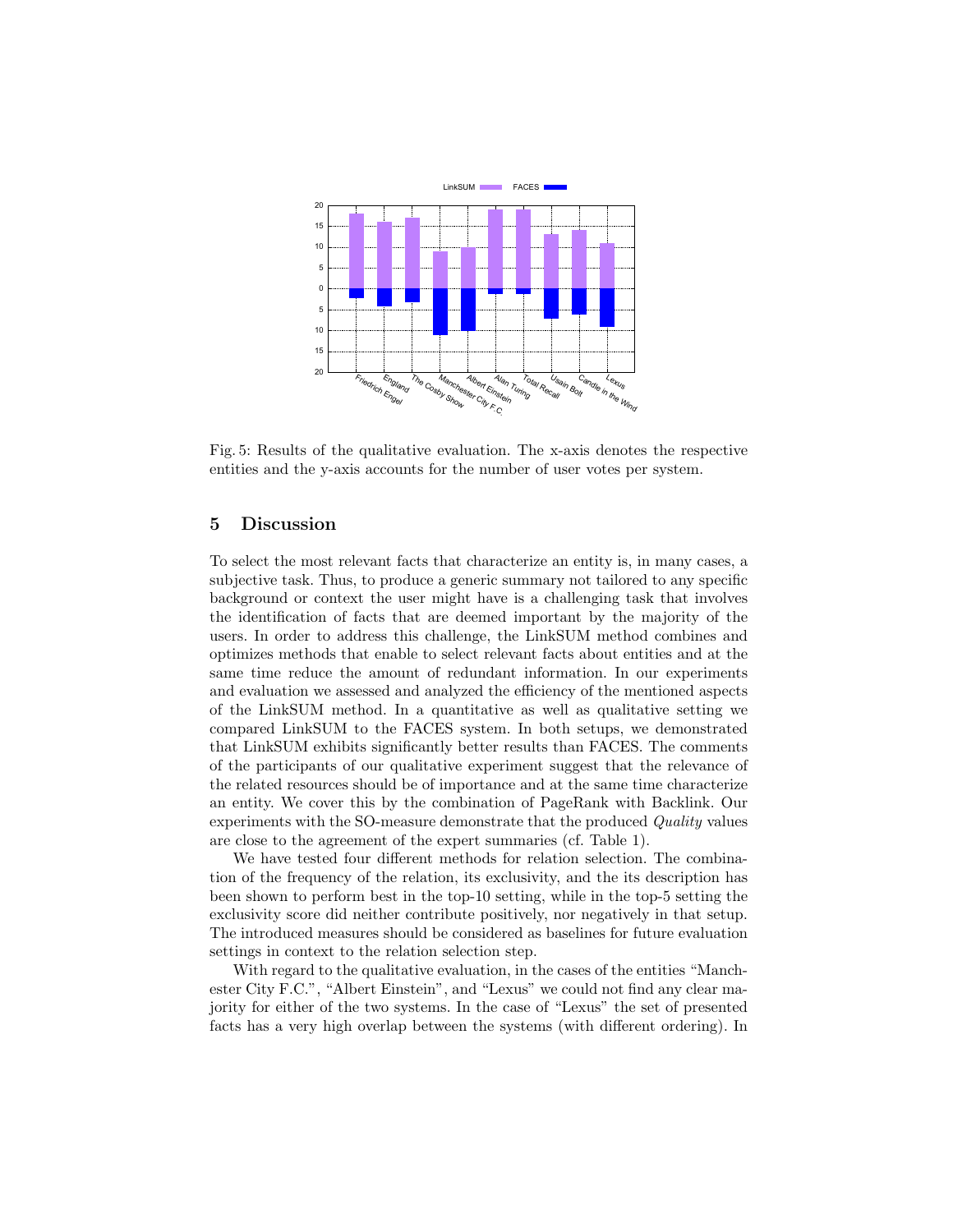the case of "Manchester City F.C." and "Albert Einstein" the choices are subjective as the provided comments suggest: some users liked the listing of players ("Machester City F.C.") or children ("Albert Einstein") while others stated they did not. Contrary to the claims in [\[7\]](#page-17-4), we could not find evidence that repetitive relations have a negative impact on the quality of the summaries. For example, the entity "The Cosby Show" contains a listing of various actors with the "starring"-relation in the LinkSUM summary while in the output of FACES this information is missing (see Figure [4\)](#page-10-0). This led to 17 vs. three votes for the LinkSUM method. In this case many of the participants provided the "inclusion of the actors" in the LinkSUM method as the main reason for their choice. The FACES system does not filter redundancies on the object level: it happens that the set of relations is diverse while on the object side, a connected resource is reoccurring multiple times (linked through different relations). An example is the entity "Total Recall (1990 film)" where FACES included the following information: director Jerry Goldsmith; Artist Jerry Goldsmith; music Jerry Goldsmith; music composer Jerry Goldsmith; screenplay David Cronenberg; writer David Cronenberg. Those and similar repetitions in the summaries of other entities were commented as "redundant" by a high number of participants (in total ten out of 13 participants with comments mentioned redundancy as a problem).

At <http://km.aifb.kit.edu/services/link>, a deployment of LinkSUM is available online. It implements the SUMMA entity summarization API [\[18\]](#page-17-8).

### <span id="page-13-0"></span>6 Related Work

To the best of our knowledge, Hogan et al. first mentioned the concept of "summaries of the relevant entities" in [\[8\]](#page-17-15).

The authors of [\[4\]](#page-17-3) introduce RELIN, a summarization system that supports quick identification of entities. The approach applies a "goal directed surfer" which is an adapted version of the random surfer model that is also used in the PageRank algorithm. The main idea of the contribution is to combine textual notions of informativeness and relatedness for the ranking of features. As a major effect, the concise presentation of retrieved entities for quick identification by users after search is one of the scenarios that RELIN supports. In [\[7\]](#page-17-4), the system is shown to perform significantly worse than FACES.

Google "Knowledge Graph" [\[13\]](#page-17-1) is an example for an entity search system. The main idea is to enrich search results with summarized information about named entities. While the details of the approach are not public, Amit Singhal, the author of [\[13\]](#page-17-1), outlines that for summarization, the system goes back to user data in order to "... study in aggregate what they've been asking Google about each item". This indicates, that Google uses additional data sources for the summaries, i. e. the queries of the users. In addition, this also provides reason to assume that the analysis focuses on informal and partial statements of the subject+predicate or subject+object kind. Our approach is similar to this methodology and follows the pattern of identifying important objects first and then select a predicate.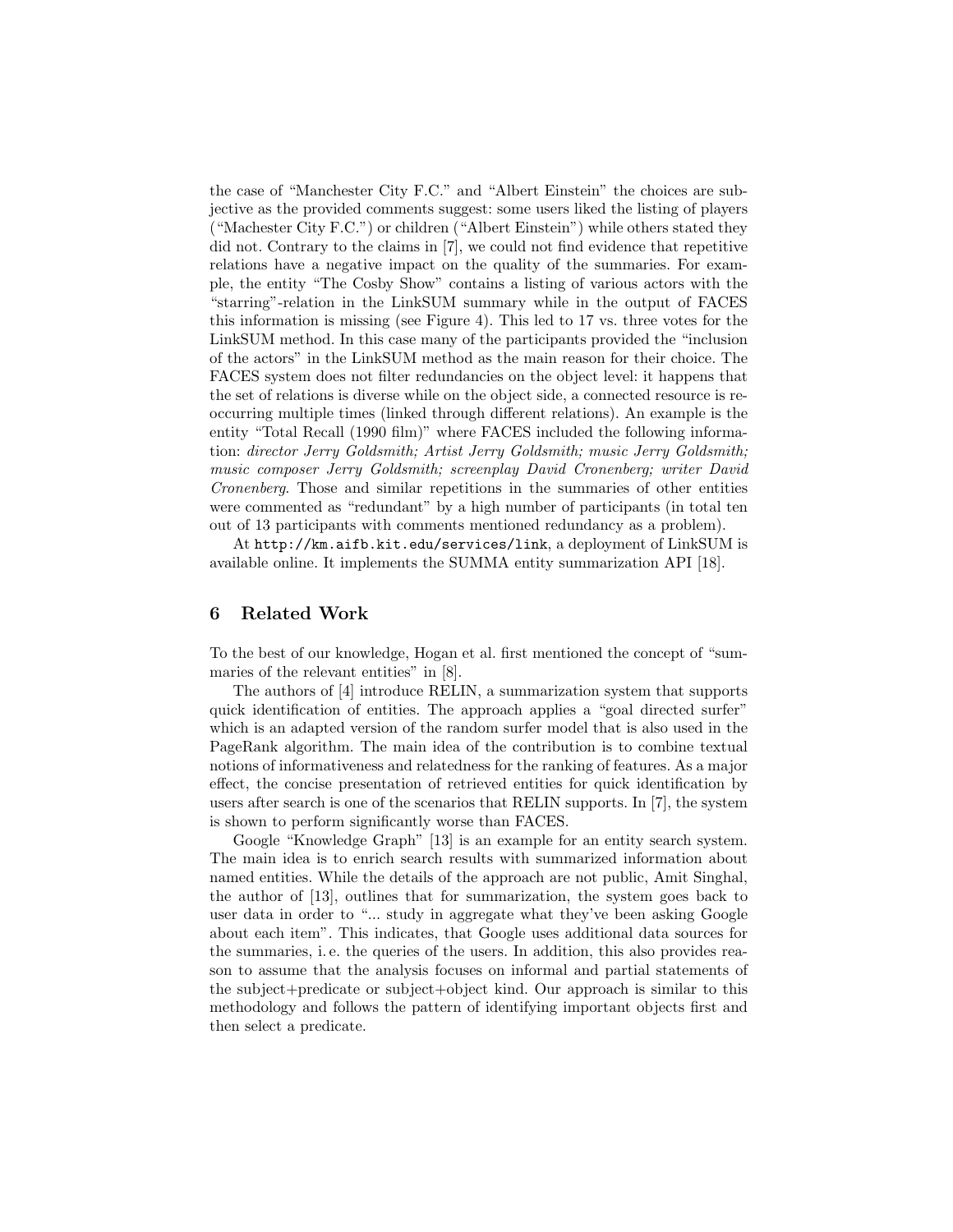TripleRank by Franz et al. introduces a tensor-based approach for ranking RDF triples [\[6\]](#page-17-16). The approach uses the PARAFAC tensor decomposition method for deriving authority and hub scores as well as information about the importance of the link type. In contrast, in our contribution we separate the steps of deriving importance of the resource and the importance of the link as we put additional focus on the context that the target entity brings (while TripleRank addresses a more general ranking of triples). However, our general PageRank importance scores can be easily augmented or replaced by the scores produced by the TripleRank method.

The authors of [\[14\]](#page-17-5) discuss the notion of diversity for graphical entity summarization. Two algorithms are introduced, of which one is diversity-oblivious (called PRECIS) and the other is diversity-aware (called DIVERSUM). The evaluation of the algorithms is shaped towards the movie domain and involved expert-based assessments as well as crowd-sourced experiments. The results suggest that the DIVERSUM algorithm was favored over the PRECIS algorithm. A drawback of the method is that both algorithms treat the predicate-value pairs on a per-predicate basis without measures on the object.

Also with respect to diversity, Schäfer et al. detect anomalies about entities in accordance to their different types [\[12\]](#page-17-17). At the current state, the system needs also the specific type as an input. However, if the main type of an entity is detected reliably, the method can be regarded as an entity summarization system that points out hidden or interesting facts.

Blanco et al. introduce Yahoo!'s Spark system [\[1\]](#page-17-0), an entity recommendation system that suggests related entities based on a learning approach employing gradient boosted decision trees. The utilized features range from co-occurrence information over popularity features (such as the click frequency) to graph-theoretic features (such as PageRank). The system focuses on related entity recommendation in the domains of locations, movies, people, sports, and TV shows. The types of entities as well as the type of their relation play an important role in the recommendation process. Connecting predicates are not considered by Spark. The system is currently applied in the Yahoo! search system.

In another contribution [\[19\]](#page-17-9), Thalhammer et al. exemplify a summarization approach for movie entities that utilizes rating data from the MovieLens dataset. For this, an item neighborhood is established through an item-based collaborative filtering approach. The approach is based on the idea that the semantic background that connects a movie with its neighbors can be found and extracted by making use of structured data. Similar to [\[4\]](#page-17-3), the authors treat the object and the predicate as predicate-value compounds. The method introduces a tfidf-based weighting scheme in order to penalize features that occur commonly in the whole dataset.

Waitelonis and Sack explain in their paper [\[20\]](#page-17-11) how different heuristics can be used for discovering related entities in order to support exploratory search. The tested Backlink heuristic achieves the best results in terms of F-measure. In our contribution, we adopted this method and adapted it in order to fit the scenario of entity summarization. Like all tested heuristics of [\[20\]](#page-17-11), Backlink provides an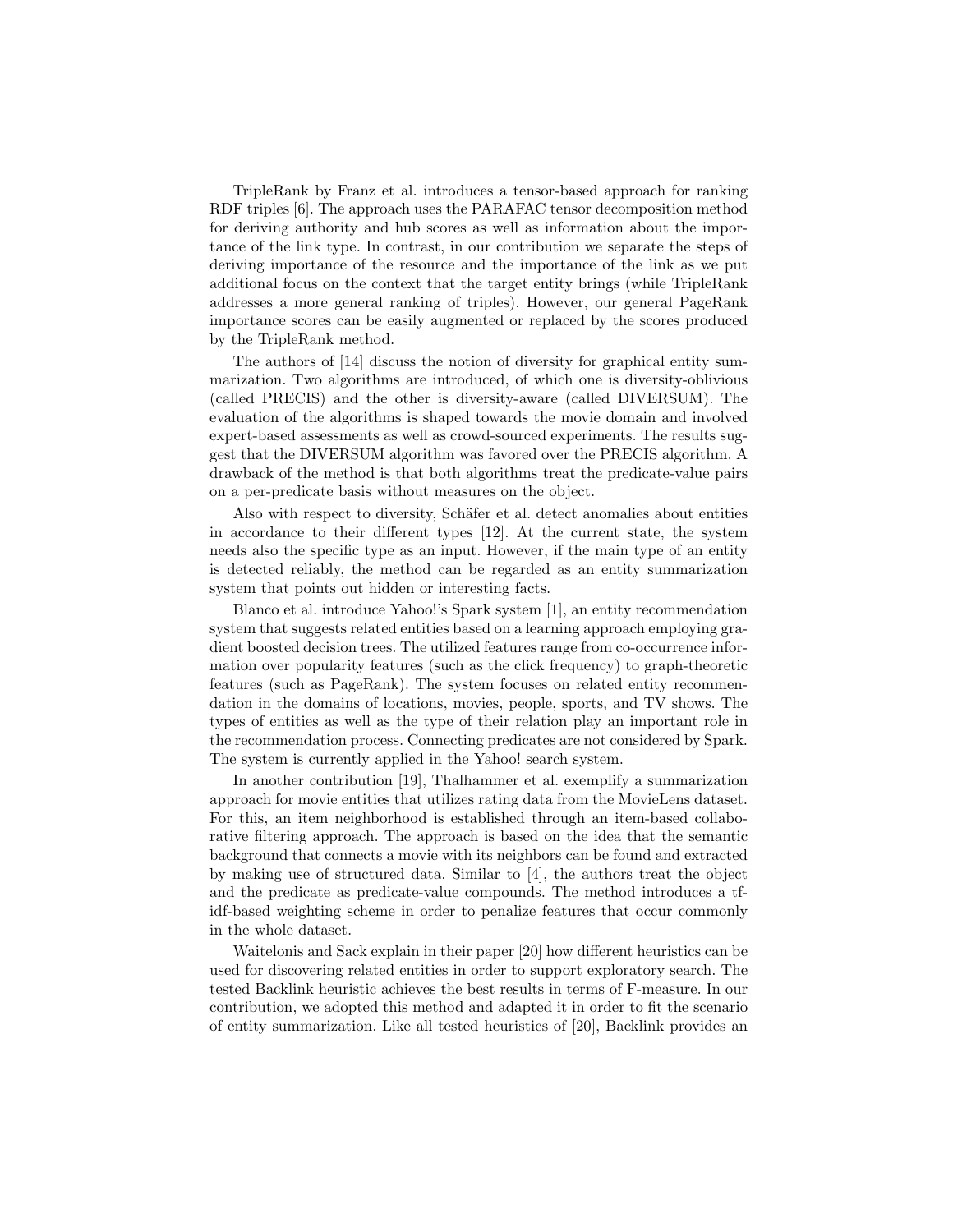unranked set of related entities that is not directly useable in top-k settings. As a consequence, for our resource selection approach, we combine Backlink with PageRank [\[3\]](#page-17-10).

In this work, we extended on the state of the art in the field of relevanceoriented entity summarization systems [\[4](#page-17-3)[,19\]](#page-17-9) and fact ranking in general [\[6\]](#page-17-16). Our contribution provides a clear cut between relevance-oriented and diversitycentered systems. We demonstrate that relevance-oriented systems provide a better foundation for displaying summaries in search engine result pages.

## <span id="page-15-0"></span>7 Conclusions

We presented LinkSUM, a generic relevance-centric summarization method for entity summarization. LinkSUM works with a lightweight two-stage approach in order to produce summaries for entities. In the first step, the method identifies relevant connected resources. In the second step, the system selects the most promising semantic relation for each of the connected resources. We also investigated on the most efficient configuration parameters for LinkSUM.

The results of our quantitative and qualitative evaluation, where we compared LinkSUM to the state-of-the-art system FACES [\[7\]](#page-17-4), lead us to the following conclusions:

- For SERP scenarios, summarization systems should primarily focus on the relevance and the strength of the connection to the related resources. As a second factor the selection of an appropriate semantic relation is of importance.
- Redundancies in the set of related resources should be avoided (e. g., see Figure [1\)](#page-1-0). Commonly, if two entities are related, there is one relation that is more relevant to be mentioned. Summaries should focus on this relation and then present relations to other interesting resources.

We demonstrated applicability of the LinkSUM method for the DBpedia and Wikipedia datasets and provide results that significantly improve the state of the art. The LinkSUM system is relevant to many other tasks, like e. g.,

- Semantic MediaWiki Semantic MediaWiki (SMW) [\[9\]](#page-17-18) is a popular extension of the MediaWiki software (used by Wikipedia). In SMW, (hyper-) textual information about entities is combined with structured information about them. Using the hyperlinks of the MediaWiki articles in combination with the semantic links of the SMW, LinkSUM can be used to provide structured summaries of entities in SMW.
- Microdata/RDFa The number of Web pages that include semantic information about entities is on the rise [\[10\]](#page-17-19). In many sites that focus on specific entities, hyperlinks and semantic links are occurring side by side. A prominent example for such co-occurrence is  $IMDb<sup>6</sup>$  $IMDb<sup>6</sup>$  $IMDb<sup>6</sup>$ . Applied in a Web data setting, LinkSUM can use plain hyperlinks in combination with the hidden semantic

<span id="page-15-1"></span> $6$  IMDb –  $http://www.indb.com/$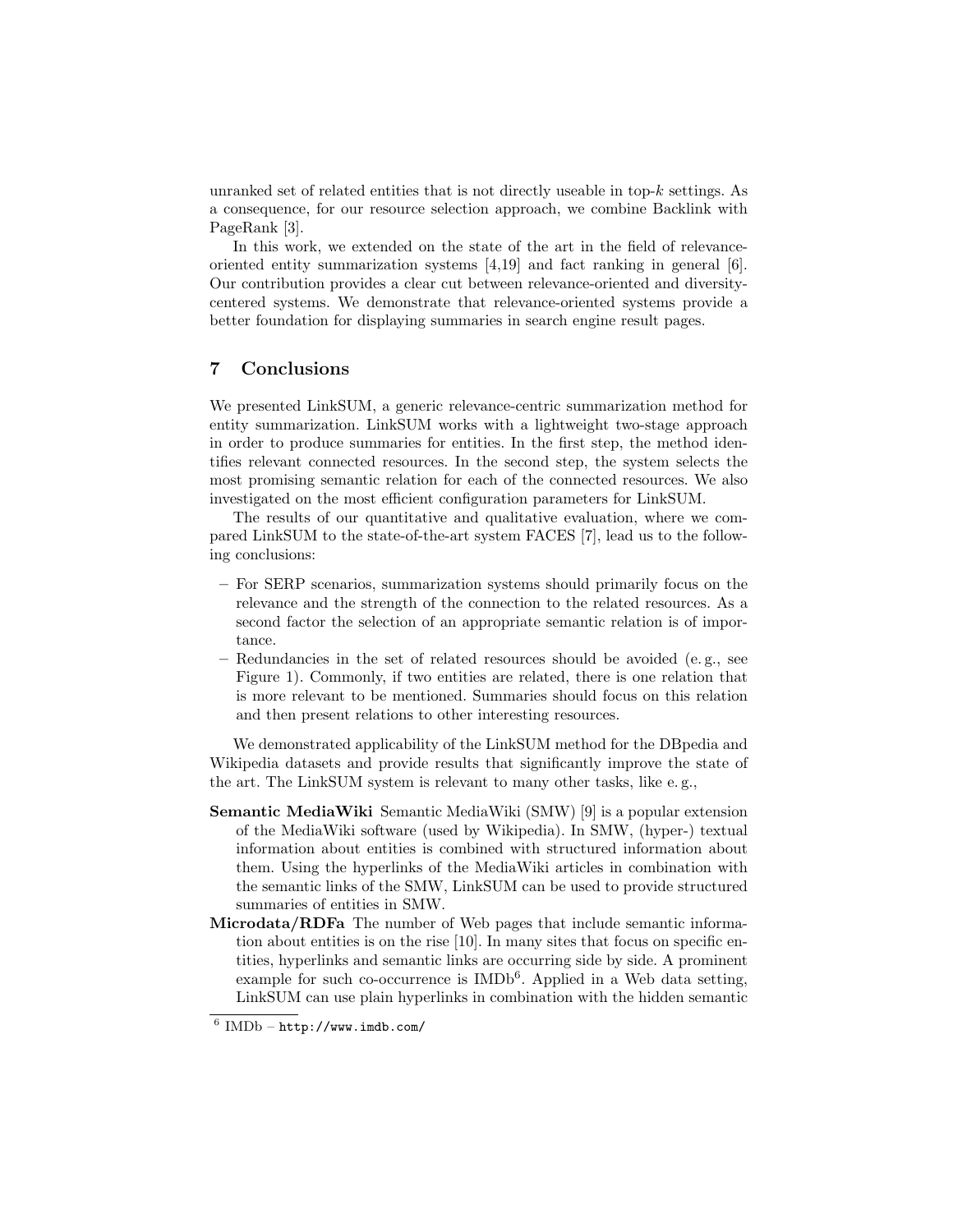information for providing structured summaries of entities that occur on the Web.

LinkSUM is applicable to both of the above-mentioned scenarios and it remains a technical task to implement prototypes. With respect to research, the DBpedia/Wikipedia setting is the most suitable scenario for evaluation as other researchers can also use the same datasets for providing their own summaries and compare them to LinkSUM (that is available online).

Note that the field of entity summarization is not limited to SERPs. As the availability of structured data is growing, applications for different domains and purposes emerge. Examples include business intelligence, e-learning, health information systems, news pages, data sheets, recipes etc. In fact, this includes all domain-specific cases where it is necessary for users to efficiently comprehend large information resources. In addition, entity summarization systems may adapt to user-context factors such as geo-location, cultural background, or time. As entities are retrieved without a specific information demand (like it is the case in question answering) the full personalization/contextualization of entity summaries remains an open challenge.

The above and further challenges need to be addressed in the emerging field of entity summarization. The LinkSUM method can serve as a generic foundation for such domain and/or user-centric scenarios.

### <span id="page-16-0"></span>8 Future Work

LinkSUM provides high-quality summaries and improves on the performance of existing solutions in the literature. In order to further improve its performance, to address limitations, and account for new features, we plan investigate on the following open points:

- While in this paper we have presented the evaluation of LinkSUM for the case of generic search in the Web, the performance of the LinkSUM method is planned to be evaluated in specific domain settings (e. g., health information).
- LinkSUM can be combined with a learning-to-rank approach with respect to the  $\alpha$ -value and different linear combinations of the predicate selection methods.
- In future versions of LinkSUM, we plan to include literal values such as strings or dates - as descriptors of the entities. The blending of entity-literal and entity-entity relations into a single summary will receive specific attention.

Acknowledgement. The research leading to these results has received funding from the European Union Seventh Framework Programme (FP7/2007-2013) under grant agreement no. 611346 and by the German Federal Ministry of Education and Research (BMBF) within the Software Campus project "SumOn" (grant no. 01IS12051).